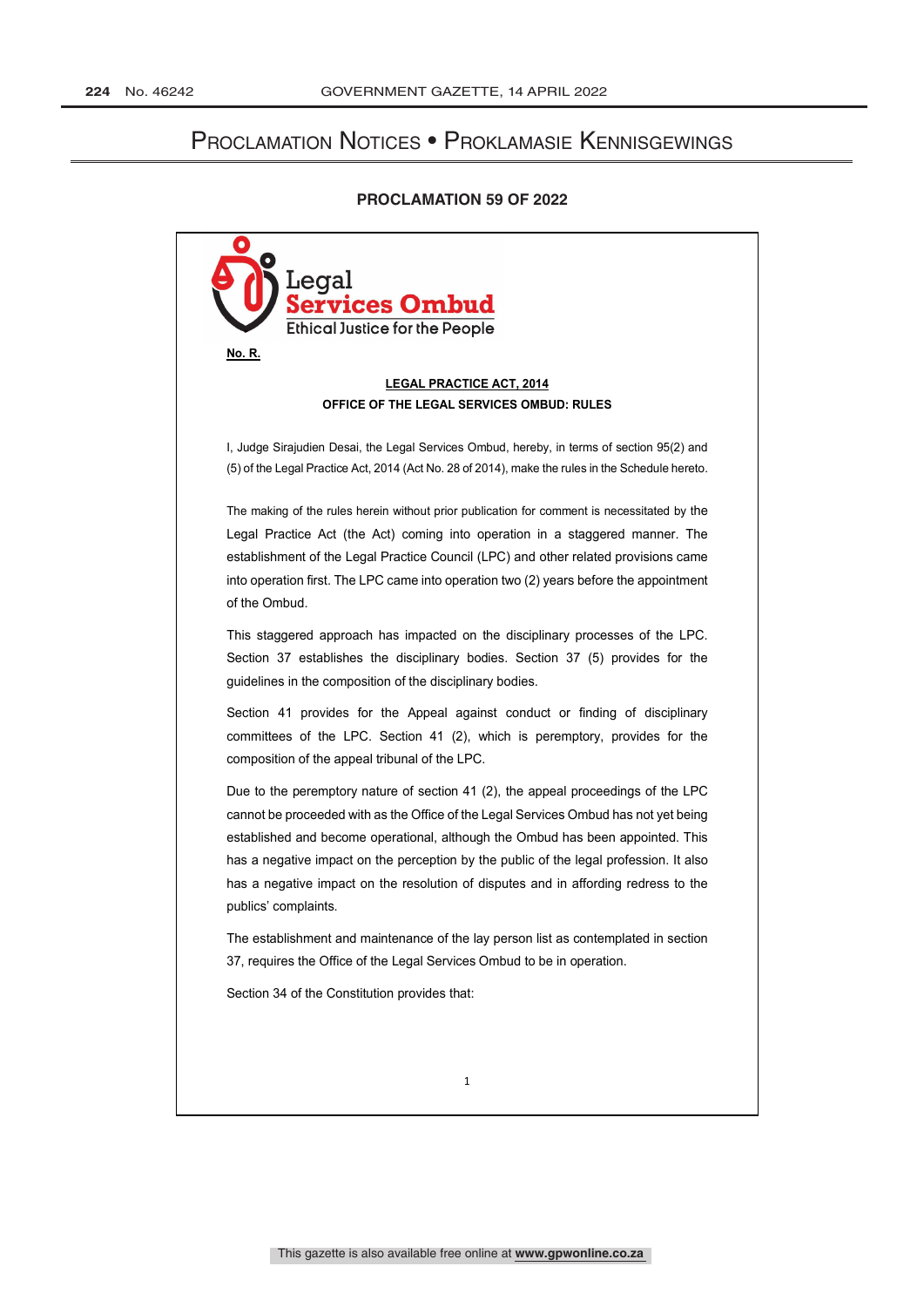

"*Everyone has the right to have any dispute that can be resolved by the*  application of law decided in a fair public hearing before a court or, where *appropriate, another independent and impartial tribunal or forum."*

The reasoning of approaching this through section 95 (5) is to realise the provisions of section 34 of the Constitution. To afford both the members of the public and the profession a speedy resolution of the disputes and avoid further delays in the implementation of the above-mentioned sections of the Act.

Any person who is aggrieved by the rules made herein may make representations to the Ombud within a period of 30 work days from the date of publication of this notice by—

- (a) posting such representations to the following address: [P O BOX 1202, Pretoria, 0001];
- (b) delivering such representations by hand at the following address: [Spooral Park Building, 2007 Lenchen Avenue South, Centurion, Pretoria];
- (c) e-mailing such representations to the following address: [Vseroka@justice.gov.za].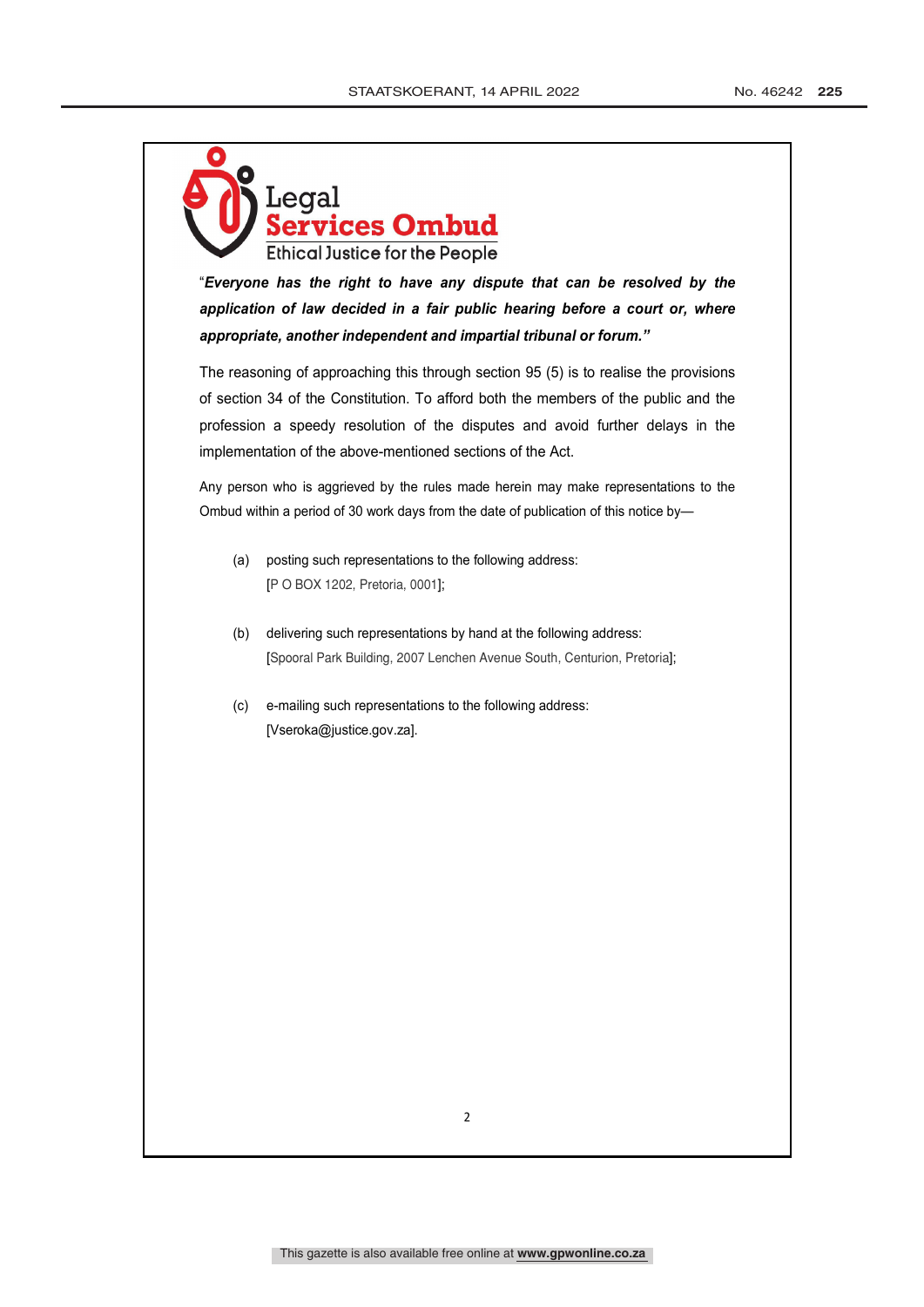

### **SCHEDULE**

#### **Definitions**

**1.** In these Rules any word or expression to which a meaning has been assigned in the Act has the meaning so assigned and, unless the context indicates otherwise -**"Office of the Ombud"** means the Office of the Legal Services Ombud established by section

45(1) of the Act; **"service"** means the official process of delivering a notice or documents to another party; **"summons"** means a document by which a person or entity is called upon to attend an enquiry or investigation, as contemplated in section 48(2) of the Act; and

**"the Act"** means the Legal Practice Act, 2014 (Act No. 28 of 2014).

### **Submission of complaints**

**2.** (1) A complaint lodged with the Ombud must be lodged on Form 1 or a form substantially similar to the Form 1 contained in the Annexure hereto.

- (2) The form referred to in sub-rule (1)—
- *(a)* may be obtainable from the Office of the Ombud;
- *(b)* must be completed accurately and contain all the information required; and
- *(c)* once completed, must be hand delivered, posted or submitted electronically to the Office of the Ombud, at any of the following relevant addresses:
	- (i) [Spooral Park Building, 2007 Lenchen Avenue South, Centurion, Pretoria];
	- (ii) [P O BOX 1202, Pretoria, 0002]; or
	- (iii) [VSeroka@justice.gov.za].

(3) Non-compliance with sub-rule (2)*(b)* may be condoned on application to the Office of the Ombud and approval thereof.

## **Summons**

**3.** A summons referred to in section 48(2)*(a)* of the Act must—

*(a)* be in accordance with Form 2 contained in the Annexure hereto; and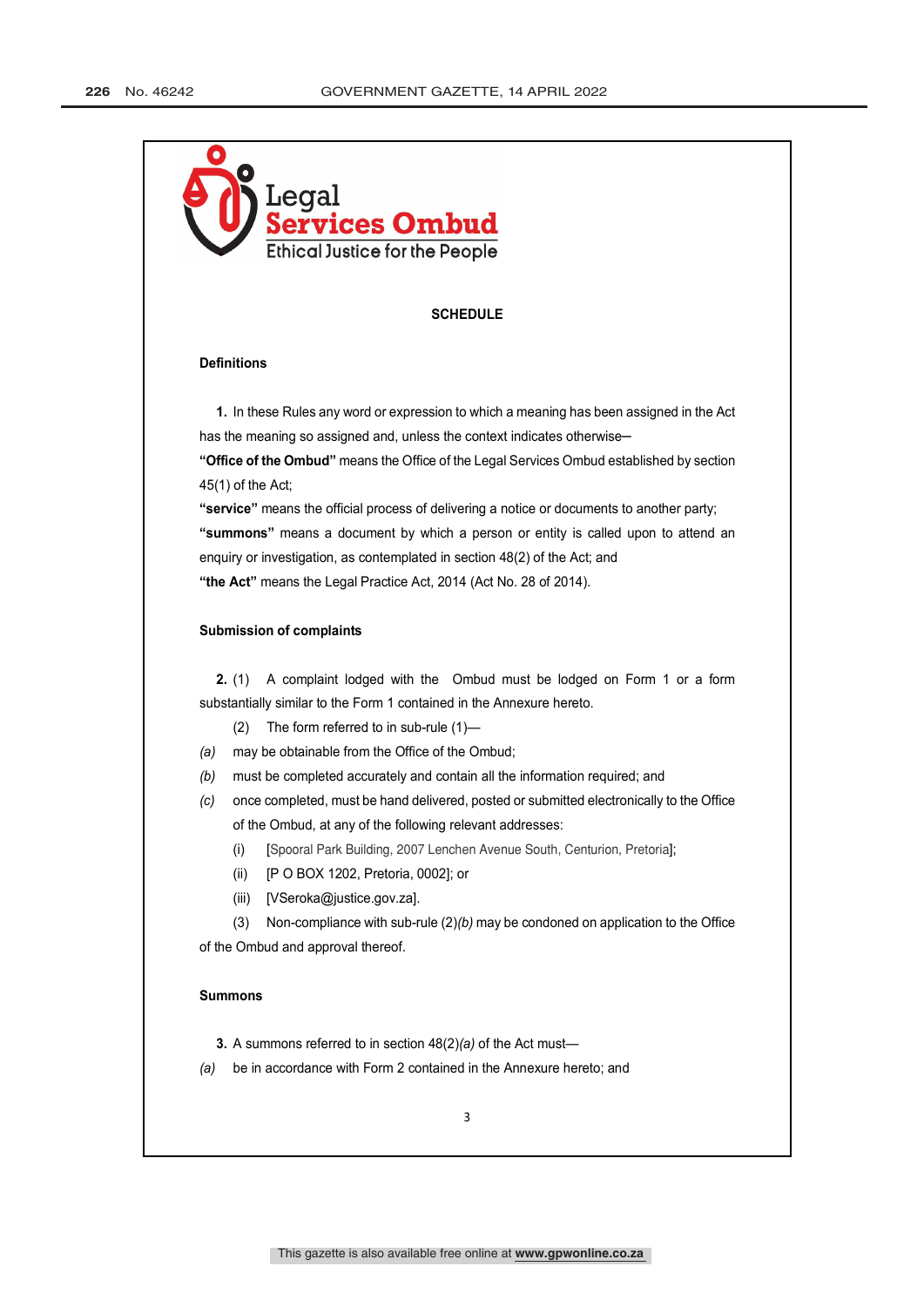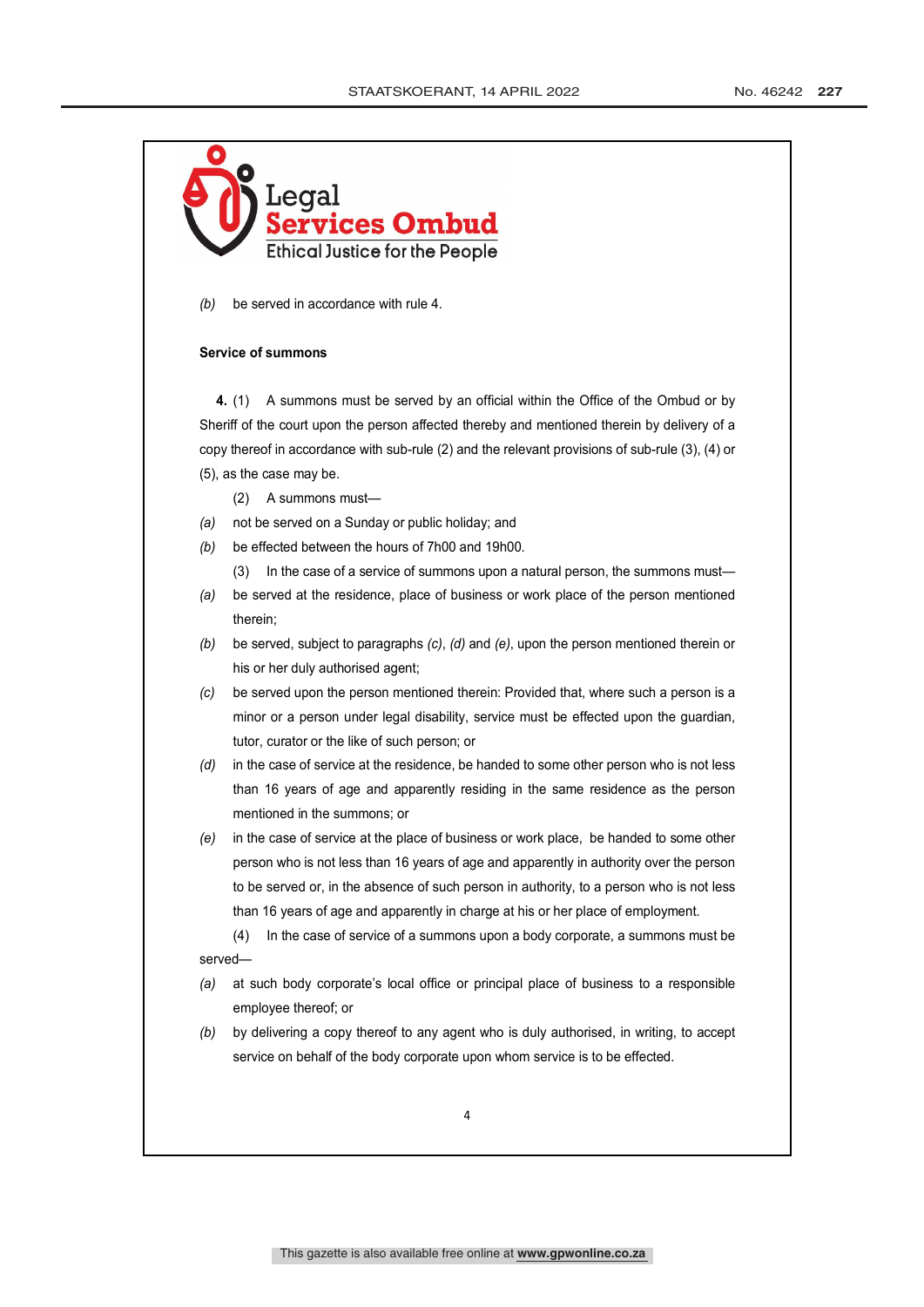

(5) In the case of a service of summons to a Minister of a State department, in his or her official capacity, must be served at—

- *(a)* the national office of the State department concerned; or
- *(b)* at the Office of the Solicitor-General (State Attorney) in Pretoria, or a branch of that Office.

(6) In the case of a service of summons upon a syndicate, unincorporated company, club, society, church, public institution or public body, service may be effected—

- *(a)* by delivery at the local office or place of business of such syndicate, unincorporated company, club, society, church, public institution or public body; or
- *(b)* if there be no such place, by delivery to the chairperson or secretary or similar officer.

(7) In the case of service of summons upon a local authority or statutory body, service must be effected by delivering a copy of the summons to the town clerk or assistant town clerk or mayor of such local authority or to the secretary or similar officer or member of the board or committee of such statutory body.

(8) The person serving a summons must, on demand by the person upon or against whom summons is served, exhibit to that person the original summons.

(9) Where two or more persons are to be served with the same summons, service must be effected upon each of the persons, except—

- *(a)* (i) where any partnership, firm or voluntary association is to be served, service must be effected in the manner referred to in sub-rule (4), at the place of business of such partnership, firm or voluntary association; or
	- (ii) where such partnership, firm or voluntary association has no place of business, service must be effected on a partner, the proprietor or the chairperson or secretary of the committee or other managing body of such association; or
- *(b)* where two or more persons are to be served in their capacity as trustees of an insolvent estate, liquidators of a company, executors, curators or guardians, service may be effected by delivery to any one of such persons in accordance with sub-rule (3).

(10) Service of a summons on a witness must be effected at least 15 work days before the attendance of such witness is required on the date specified in the summons.

(11) Service of any notice, request, statement or other document, which is not a summons, may be effected by delivery by hand at the address for service given by the Respondent.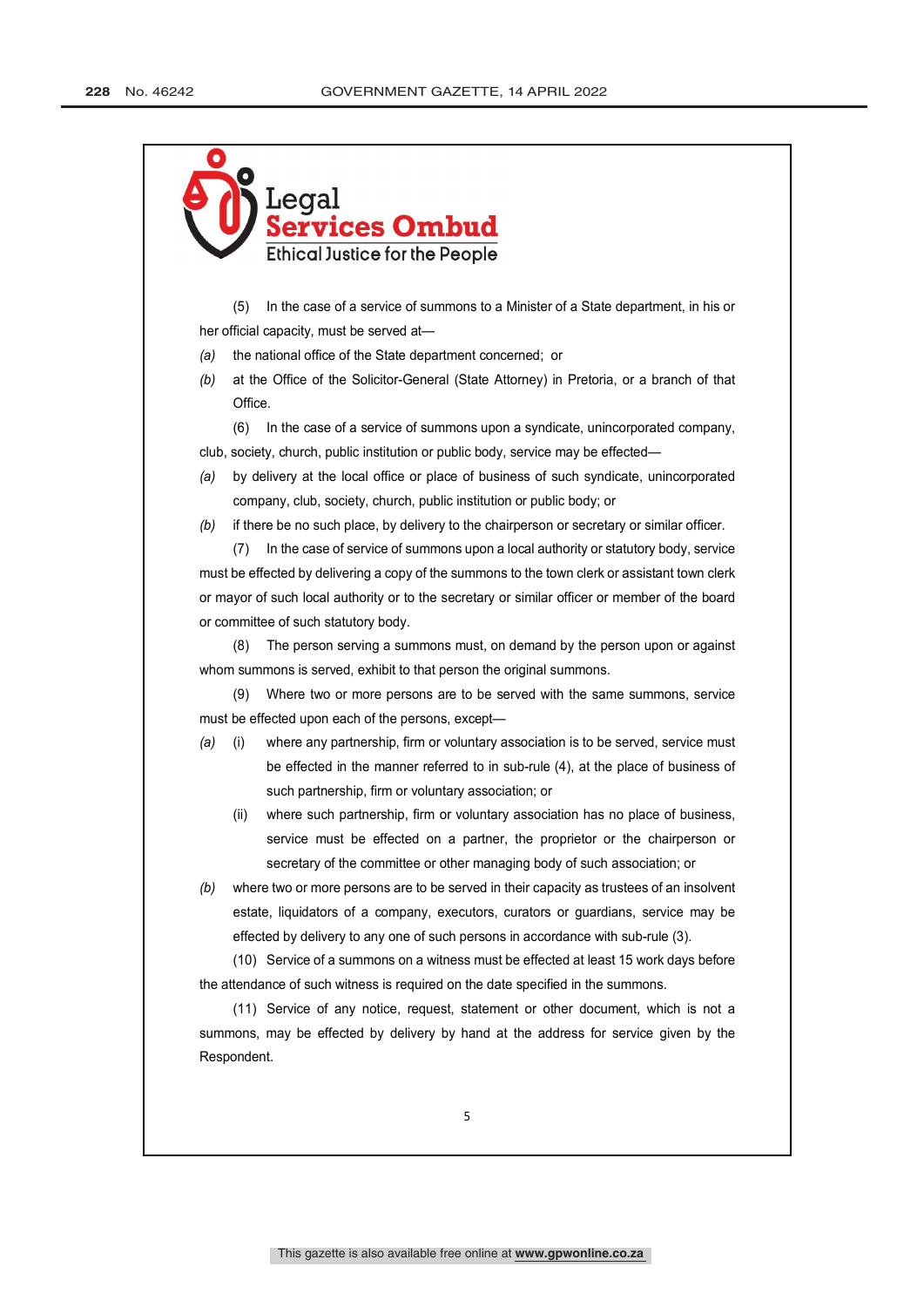

(12) Where the person to be served with any document initiating application proceedings is already represented by a legal practitioner of record, such document may be served upon such legal practitioner.

(13) The person serving a summons in terms of these Rules must—

- *(a)* indicate in the return of service of the process, the following information:
	- (i) The name of the person to whom the summons has been delivered;
	- (ii) the capacity in which such person stands in relation to the person whose name appears on the summons;
	- (iii) the name of the institution affected by the process; and
	- (iv) the place where such service has been effected; and
- *(b)* if there may be any reason to doubt whether the summons served has come to the actual knowledge of the person intended to be served, and in the absence of satisfactory evidence, treat such service as non-service.

#### **Substituted services**

**5.** (1) In the event where service of summons in accordance with rule 4 is not possible for any reason whatsoever, such service must be effected by the placing of an advertisement in a publication circulating in the area in which the person intended to be served resides.

- (2) The advertisement contemplated in sub-rule (1) must—
- *(a)* inform the person intended to be served of the summons and the details contained therein; and
- *(b)* be in the English language and, where appropriate and if necessary, be in the language dominant in the area in which the person intended to be served resides.

(3) A copy of the whole page of the publication containing the advertisement or cutting thereof, indicating the name of the paper and date of publication, must be kept as proof of the advertisement contemplated in sub-rule (1).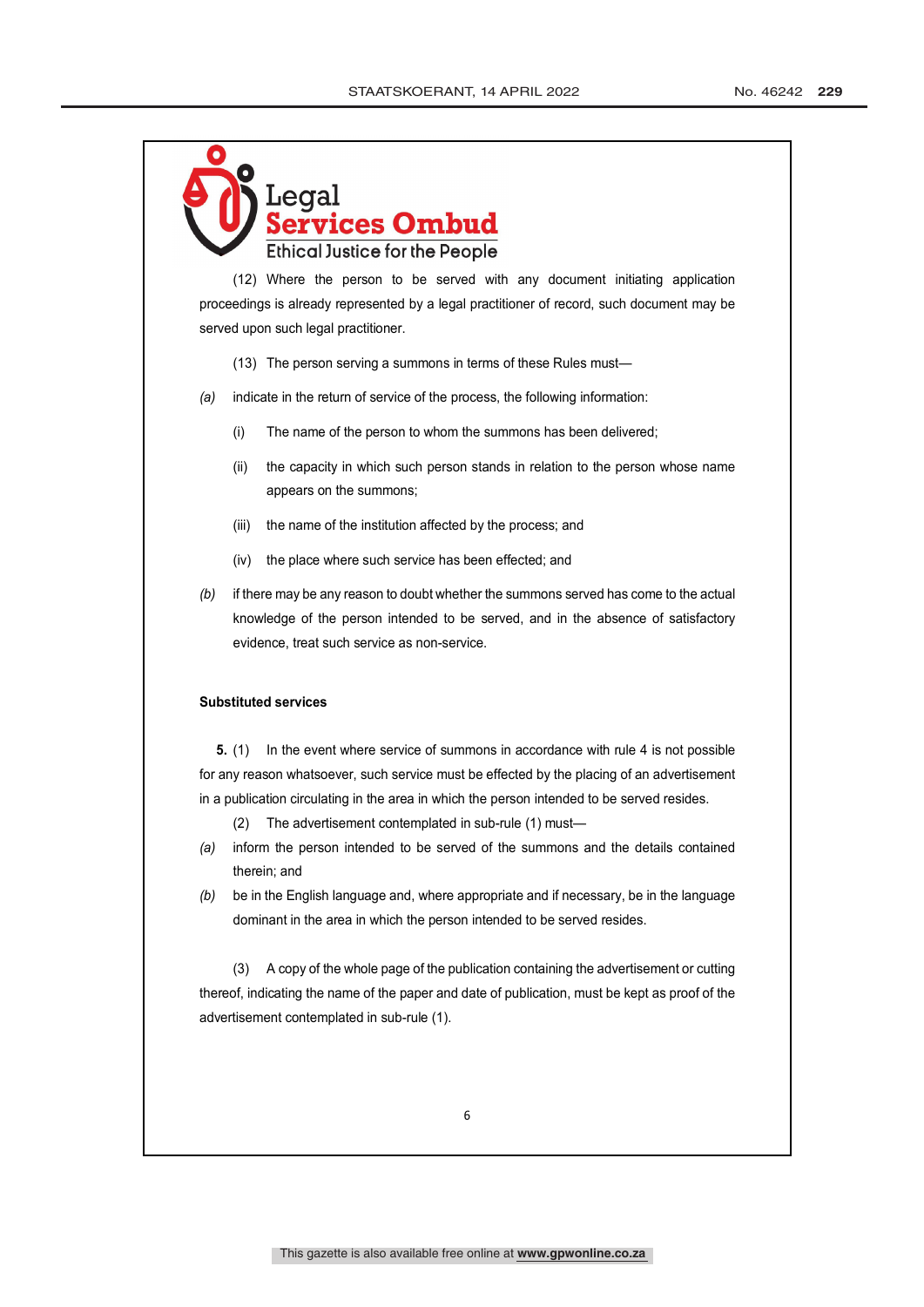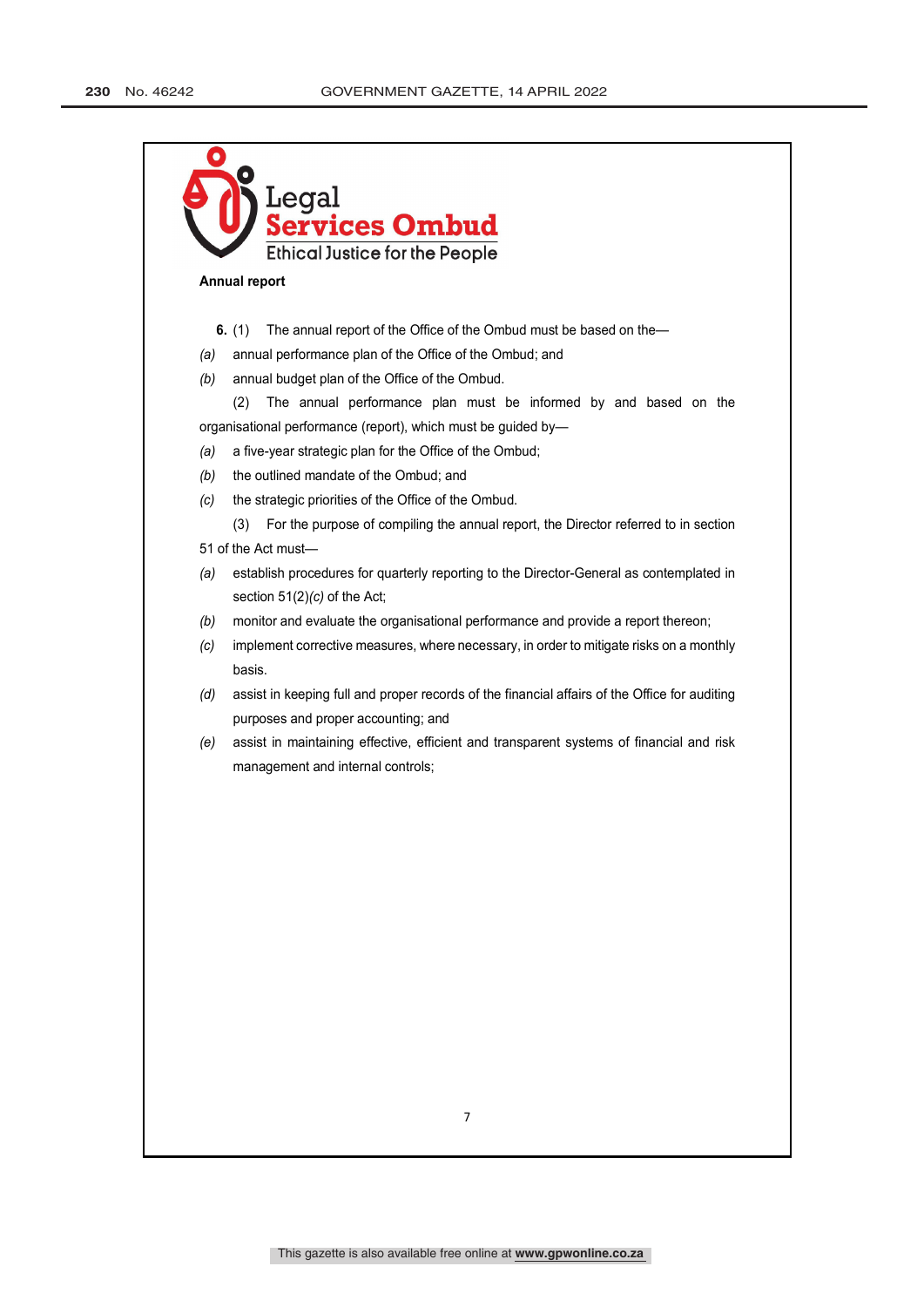| Legal<br><mark>Services Ombud</mark><br>Ethical Justice for the People                                                                  | Office of the Legal Services Ombud<br>Spooral Park Building, 2007 Lenchen Ave South,<br><b>Centurion Central</b><br>Centurion, 0046<br>Tel: 010 023 5501/ 067 235 9887<br>Website:<br>Enquiries: TrAMUADA@JUSTICE.GOV.ZA |
|-----------------------------------------------------------------------------------------------------------------------------------------|--------------------------------------------------------------------------------------------------------------------------------------------------------------------------------------------------------------------------|
|                                                                                                                                         | FORM 1                                                                                                                                                                                                                   |
| <b>QOUTE OUR REFERENCE NUMBER.</b>                                                                                                      | <b>COMPLAINT LODGING FORM</b><br>UPON RECEIPT OF YOUR COMPLAINT, AN ACKNOWLEDGMENT NOTICE WILL BE SENT TO YOU,<br>ACCOMPANIED BY OUR REFERENCE NUMBER. IN ANY FUTURE CORRESPONDENCE WITH OUR OFFICE, PLEASE              |
| PART A. DETAILS OF THE COMPLAINANT                                                                                                      |                                                                                                                                                                                                                          |
| TITLE:                                                                                                                                  |                                                                                                                                                                                                                          |
| <b>NAME:</b>                                                                                                                            |                                                                                                                                                                                                                          |
| <b>SURNAME:</b>                                                                                                                         |                                                                                                                                                                                                                          |
| <b>CELL PHONE NO:</b>                                                                                                                   |                                                                                                                                                                                                                          |
| <b>E-MAIL ADDRESS:</b>                                                                                                                  |                                                                                                                                                                                                                          |
| <b>ALTERNATIVE</b><br><b>NUMBER:</b>                                                                                                    |                                                                                                                                                                                                                          |
| <b>GENDER:</b>                                                                                                                          |                                                                                                                                                                                                                          |
| <b>PROVINCE:</b>                                                                                                                        |                                                                                                                                                                                                                          |
| PART B. ADDRESS OF THE COMPLAINANT                                                                                                      |                                                                                                                                                                                                                          |
| <b>POSTAL ADDRESS:</b>                                                                                                                  |                                                                                                                                                                                                                          |
| <b>PHYSICAL ADDRESS:</b>                                                                                                                |                                                                                                                                                                                                                          |
| <b>PART C. DETAILS OF THE AUTHORISED REPRESENTATIVE</b><br>(Where the complaint is lodged by somebody else on behalf of another person) |                                                                                                                                                                                                                          |
| <b>NAME:</b>                                                                                                                            |                                                                                                                                                                                                                          |
| <b>SURNAME:</b>                                                                                                                         |                                                                                                                                                                                                                          |
|                                                                                                                                         |                                                                                                                                                                                                                          |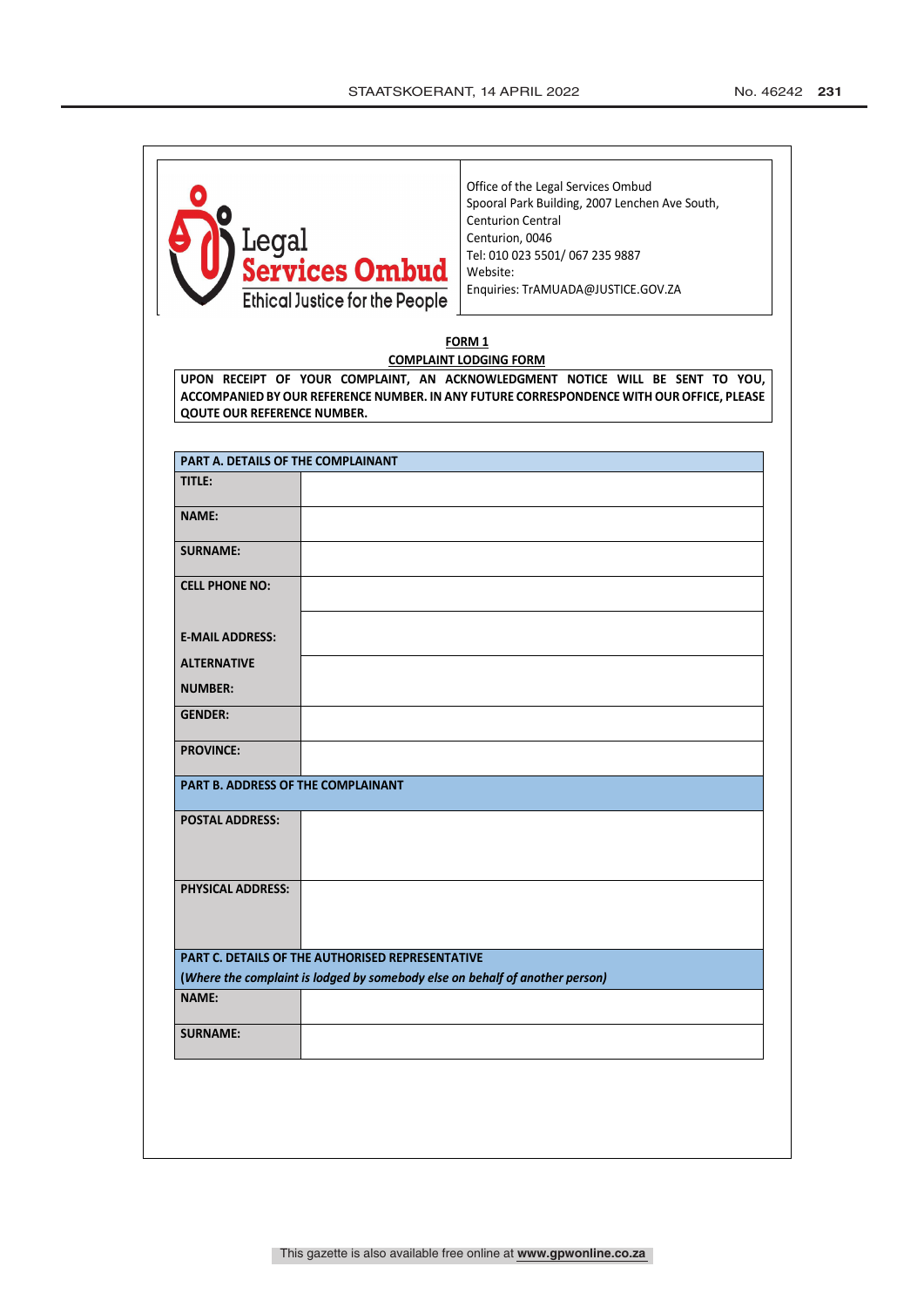| <b>RELATIONSHIP WITH</b> |                                                                             |
|--------------------------|-----------------------------------------------------------------------------|
| <b>COMPLAINANT:</b>      |                                                                             |
| <b>CELL NO:</b>          |                                                                             |
| <b>EMAIL ADDRESS:</b>    |                                                                             |
| <b>ALTERNATIVE</b>       |                                                                             |
| <b>NUMBER:</b>           |                                                                             |
|                          | PART D. DETAILS OF PERSON AGAINST WHOM COMPLAINT IS BEING LODGED (IF KNOWN) |
| <b>NAME:</b>             |                                                                             |
| <b>SURNAME:</b>          |                                                                             |
| <b>CELL PHONE NO:</b>    |                                                                             |
| <b>EMAIL ADDRESS:</b>    |                                                                             |
| <b>ALTERNATIVE</b>       |                                                                             |
| <b>NUMBER:</b>           |                                                                             |
| <b>LAW FIRM NAME OR</b>  |                                                                             |
| <b>EMPLOYER:</b>         |                                                                             |
| <b>PROVINCE:</b>         |                                                                             |
| <b>WORK ADDRESS:</b>     |                                                                             |
|                          |                                                                             |
|                          |                                                                             |
|                          |                                                                             |

**PART E. DETAILS OF COMPLAINT: (***Additional pages to be attached in the event that the space provided below is not sufficient)*

*\_\_\_\_\_\_\_\_\_\_\_\_\_\_\_\_\_\_\_\_\_\_\_\_\_\_\_\_\_\_\_\_\_\_\_\_\_\_\_\_\_\_\_\_\_\_\_\_\_\_\_\_\_\_\_\_\_\_\_\_\_\_\_\_\_\_\_\_\_\_\_\_\_\_\_\_\_\_\_\_\_\_*

*\_\_\_\_\_\_\_\_\_\_\_\_\_\_\_\_\_\_\_\_\_\_\_\_\_\_\_\_\_\_\_\_\_\_\_\_\_\_\_\_\_\_\_\_\_\_\_\_\_\_\_\_\_\_\_\_\_\_\_\_\_\_\_\_\_\_\_\_\_\_\_\_\_\_\_\_\_\_\_\_\_\_*

*\_\_\_\_\_\_\_\_\_\_\_\_\_\_\_\_\_\_\_\_\_\_\_\_\_\_\_\_\_\_\_\_\_\_\_\_\_\_\_\_\_\_\_\_\_\_\_\_\_\_\_\_\_\_\_\_\_\_\_\_\_\_\_\_\_\_\_\_\_\_\_\_\_\_\_\_\_\_\_\_\_\_*

*\_\_\_\_\_\_\_\_\_\_\_\_\_\_\_\_\_\_\_\_\_\_\_\_\_\_\_\_\_\_\_\_\_\_\_\_\_\_\_\_\_\_\_\_\_\_\_\_\_\_\_\_\_\_\_\_\_\_\_\_\_\_\_\_\_\_\_\_\_\_\_\_\_\_\_\_\_\_\_\_\_\_*

*\_\_\_\_\_\_\_\_\_\_\_\_\_\_\_\_\_\_\_\_\_\_\_\_\_\_\_\_\_\_\_\_\_\_\_\_\_\_\_\_\_\_\_\_\_\_\_\_\_\_\_\_\_\_\_\_\_\_\_\_\_\_\_\_\_\_\_\_\_\_\_\_\_\_\_\_\_\_\_\_\_\_*

*\_\_\_\_\_\_\_\_\_\_\_\_\_\_\_\_\_\_\_\_\_\_\_\_\_\_\_\_\_\_\_\_\_\_\_\_\_\_\_\_\_\_\_\_\_\_\_\_\_\_\_\_\_\_\_\_\_\_\_\_\_\_\_\_\_\_\_\_\_\_\_\_\_\_\_\_\_\_\_\_\_\_*

*\_\_\_\_\_\_\_\_\_\_\_\_\_\_\_\_\_\_\_\_\_\_\_\_\_\_\_\_\_\_\_\_\_\_\_\_\_\_\_\_\_\_\_\_\_\_\_\_\_\_\_\_\_\_\_\_\_\_\_\_\_\_\_\_\_\_\_\_\_\_\_\_\_\_\_\_\_\_\_\_\_\_*

*\_\_\_\_\_\_\_\_\_\_\_\_\_\_\_\_\_\_\_\_\_\_\_\_\_\_\_\_\_\_\_\_\_\_\_\_\_\_\_\_\_\_\_\_\_\_\_\_\_\_\_\_\_\_\_\_\_\_\_\_\_\_\_\_\_\_\_\_\_\_\_\_\_\_\_\_\_\_\_\_\_\_*

*\_\_\_\_\_\_\_\_\_\_\_\_\_\_\_\_\_\_\_\_\_\_\_\_\_\_\_\_\_\_\_\_\_\_\_\_\_\_\_\_\_\_\_\_\_\_\_\_\_\_\_\_\_\_\_\_\_\_\_\_\_\_\_\_\_\_\_\_\_\_\_\_\_\_\_\_\_\_\_\_\_\_*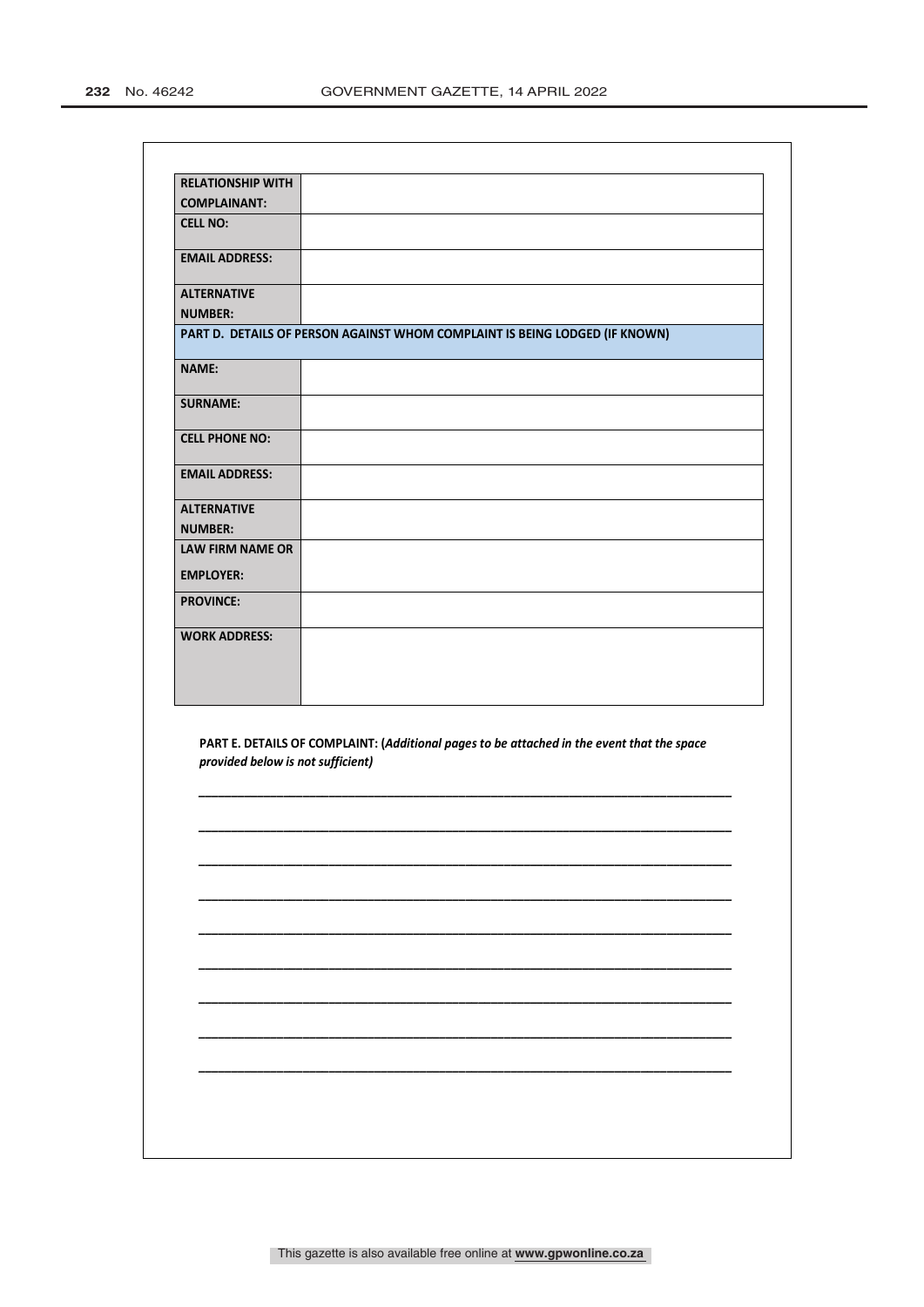| SIGNATURE OF COMPLAINANT / AUTHORISED REPRESENTATIVE |  |
|------------------------------------------------------|--|
|                                                      |  |
|                                                      |  |
|                                                      |  |
|                                                      |  |
|                                                      |  |
|                                                      |  |
|                                                      |  |
|                                                      |  |
|                                                      |  |
|                                                      |  |
|                                                      |  |
|                                                      |  |
|                                                      |  |
|                                                      |  |
|                                                      |  |
|                                                      |  |
|                                                      |  |
|                                                      |  |
|                                                      |  |
|                                                      |  |
|                                                      |  |
|                                                      |  |
|                                                      |  |
|                                                      |  |
|                                                      |  |
|                                                      |  |
|                                                      |  |
|                                                      |  |